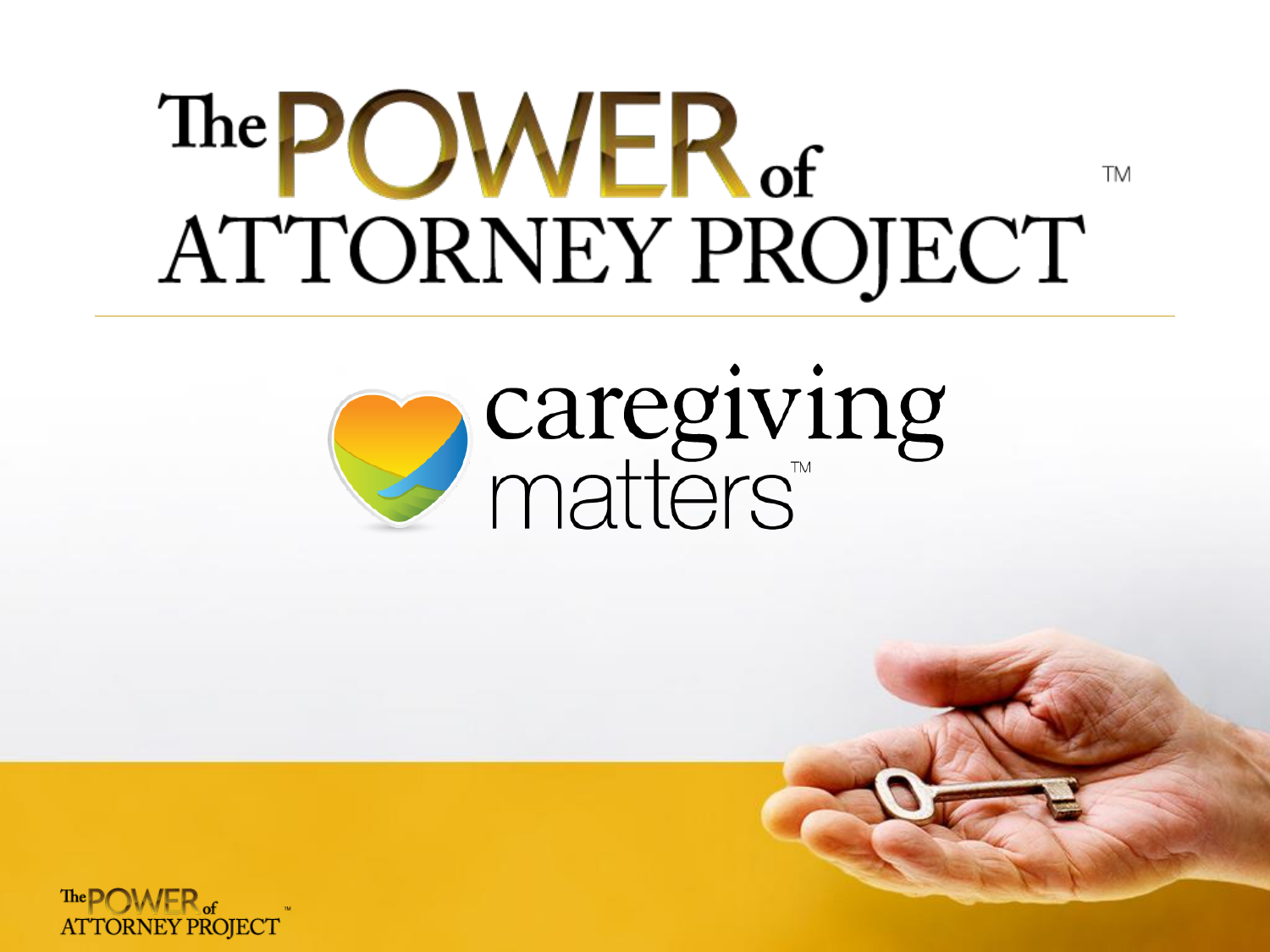# WELCOME

Mary Bart, Chair Caregiving Matters



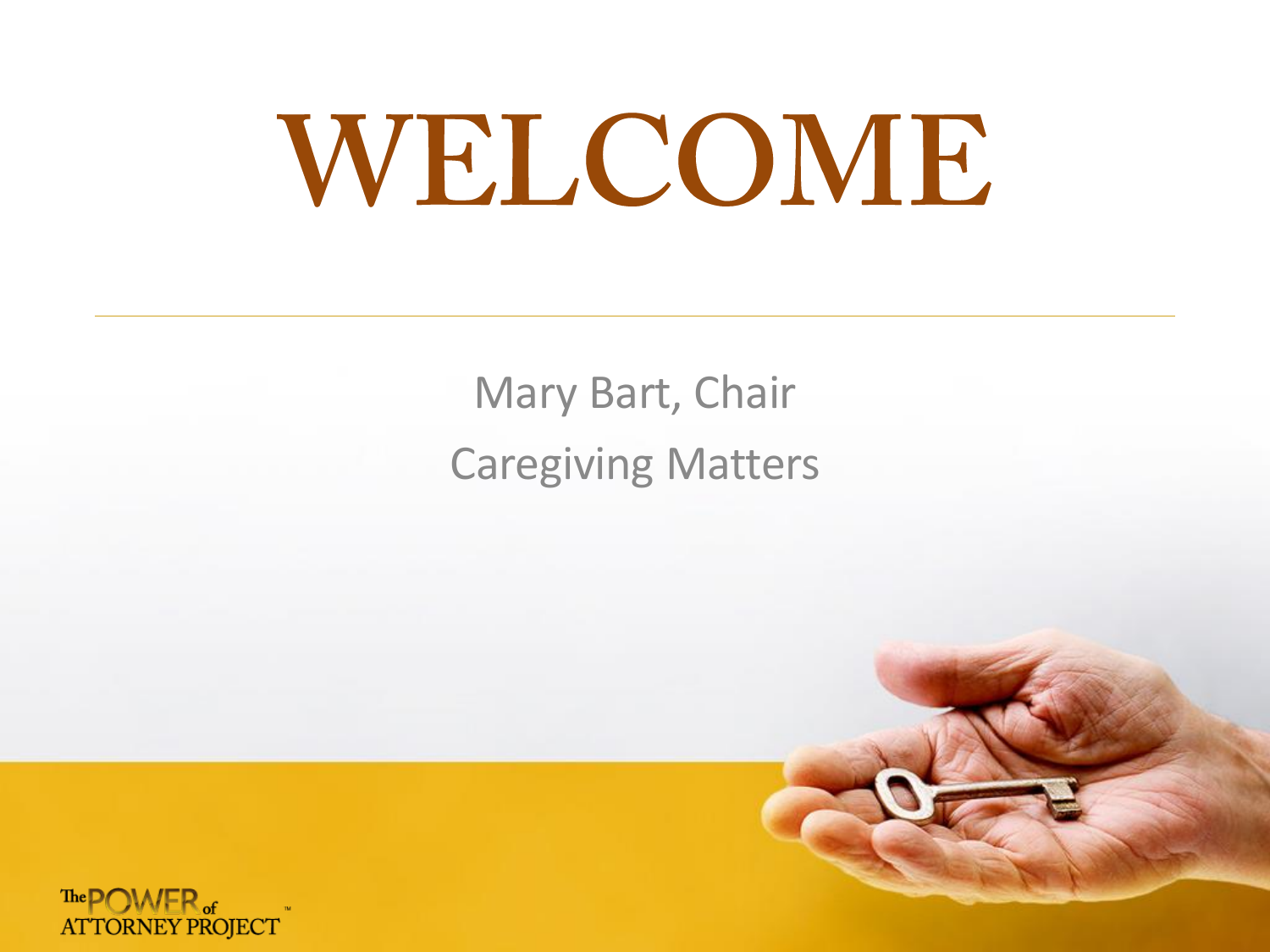### **About Caregiving Matters:**

- Founded in 2008, we are an Internet-based registered Canadian charity
- We offer education and support to family caregivers
- 90% of what we do leverages technologies, 10% produces local events
- Leveraging technologies ensures greater reach and sustainability
- Drop by the website to see our wide-range of topics & support programs

#### **www.caregivingmatters.ca**

(#82293 0616 RR0001)

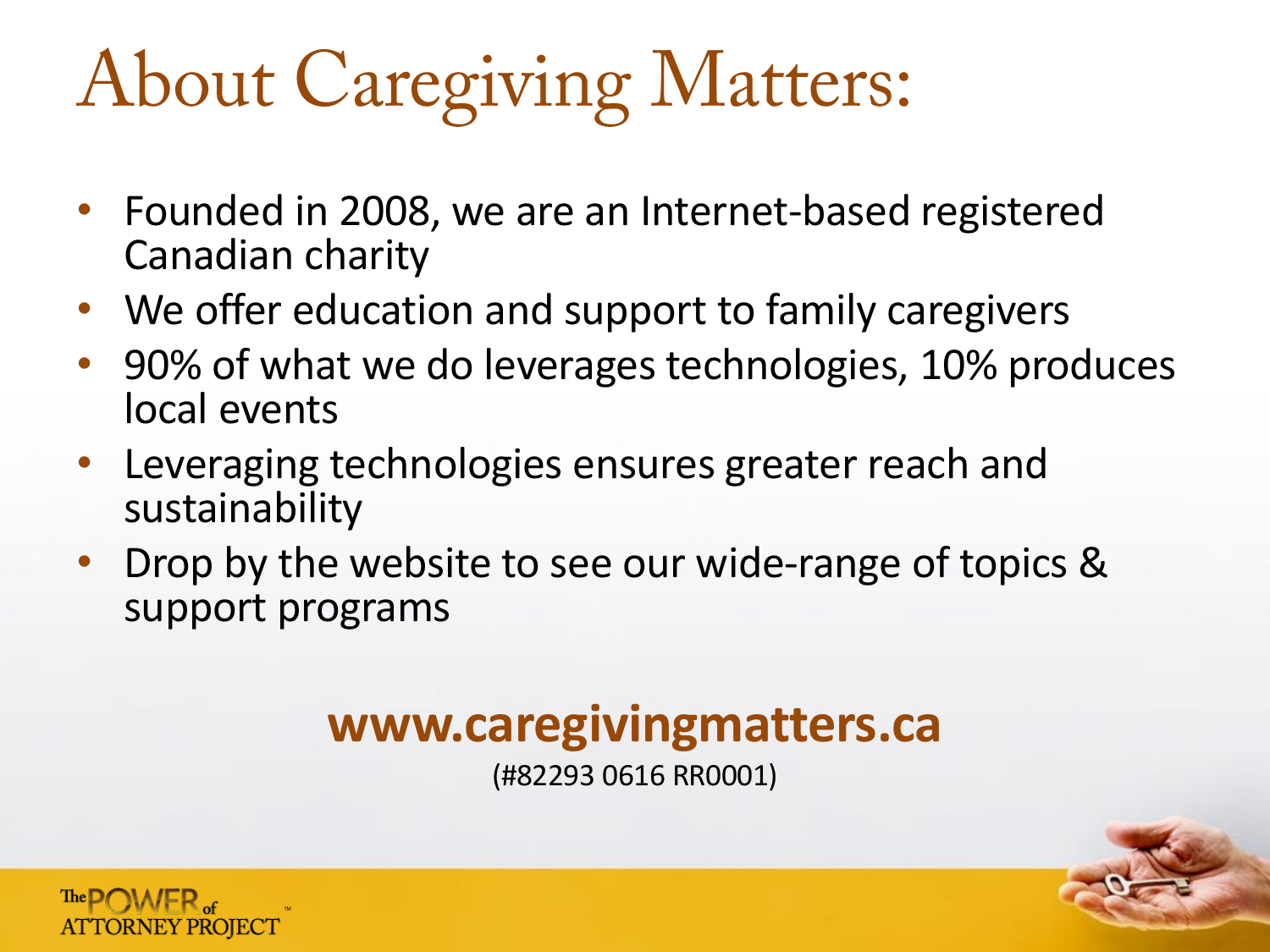#### The Power of Attorney Project

- National, inter-generational, public education project
- Features: live workshops, webinars, website videos, DVD's, online forums, podcasts & downloadable tools
- Legal, financial and social service experts share their knowledge and wisdom
- Individuals and families can:
	- Have their questions addressed
	- Increase their understanding
	- Develop skills and strategies to help them deal with some of the complex and difficult issues of aging

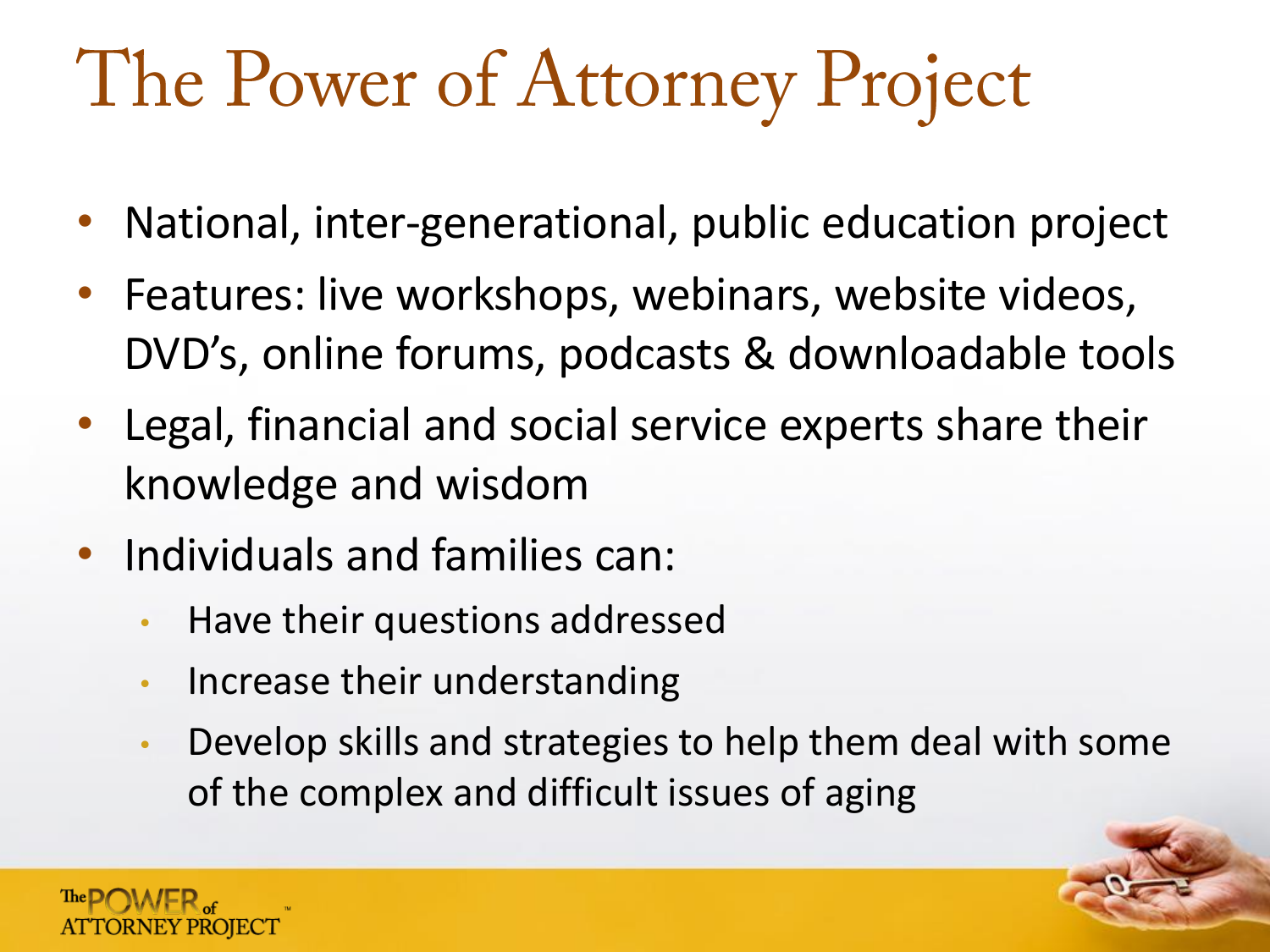#### More About Our Project:

- It is not a substitute for seeking personalized legal, financial or other advise.
- Although each jurisdictions (province) has it's own POA laws, the family issues across Canada are the same. We hope people speak with their local professionals to discuss their issues.
- This is a supported call-to-action for families to:
	- Start talking about their POA issues
	- Find solutions to their problems
	- Have greater peace of mind

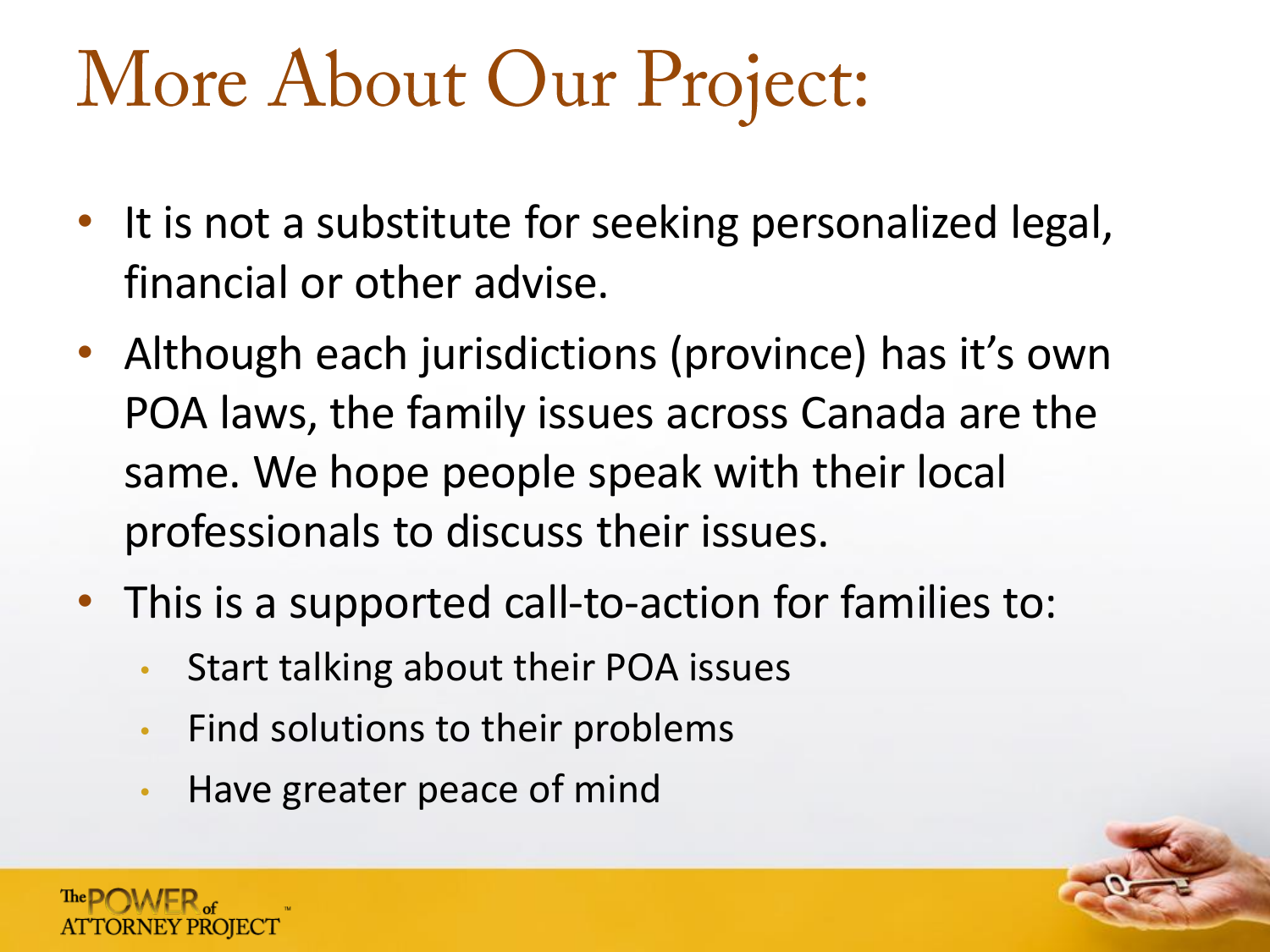## Project supporters

Healing Cycle<sup>-</sup>

#### The **POWER** of<br>ATTORNEY PROJECT **TM**

caregiving<br>matters

# **Canadä**

Funded in part by the Government of Canada's<br>New Horizons for Seniors Program.

**Estate & Trust Services** from Scotiatrust<sup>®</sup>

*<u><i><u>eareguide</u>*</u>



reconnect **HELPLINE for SENIORS** 

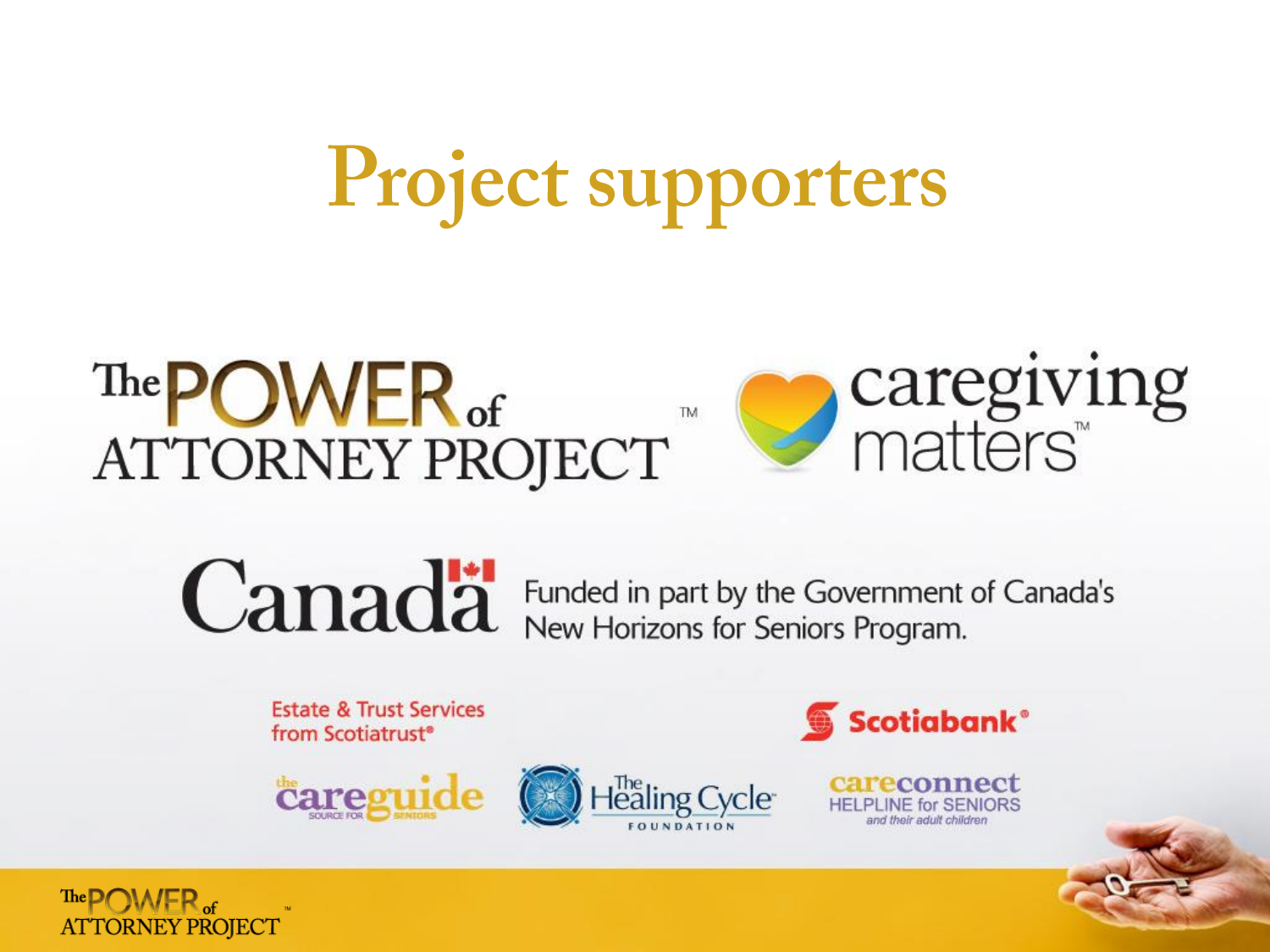#### Housekeeping:

- We are filming videos so please:
	- Turn off cell phones
	- Open your gum and candy wrappers now
- Washroom are down the stairs
- When leaving, use the side door